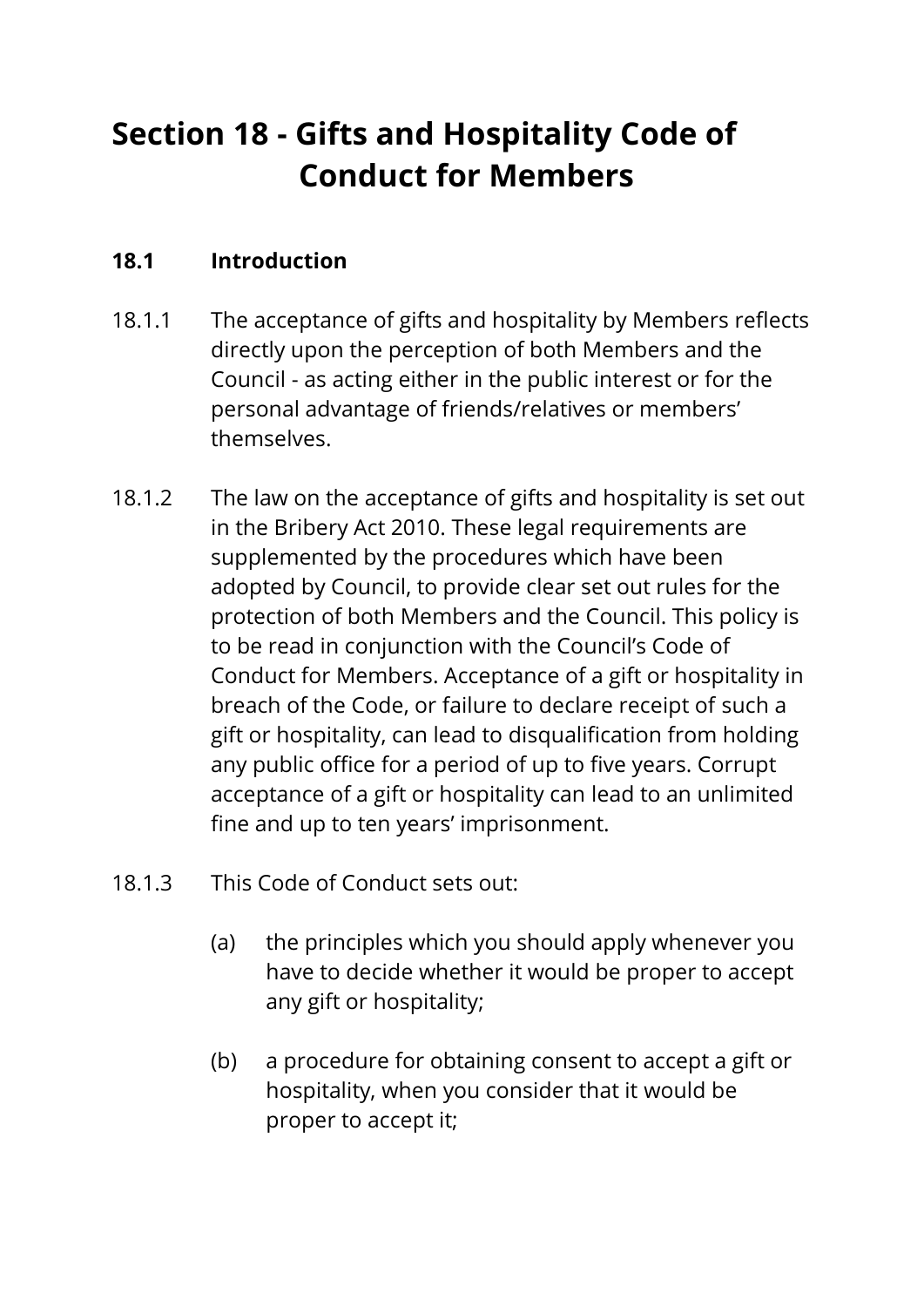- (c) a procedure for declaring any gift or hospitality which you receive and for accounting for any gift to the Council.
- 18.1.4 This Code does not apply to the acceptance of any facilities or hospitality which may be provided to you by the Council itself.

## **18.2 General Principles**

- 18.2.1 In deciding whether it is proper to accept any gift or hospitality, you should apply the following principles. Even if the gift or hospitality comes within one of the general consents set out below, you should not accept it if to do so would be in breach of one or more of these principles:
- 18.2.2 Never accept a gift or hospitality as an inducement or reward for anything you do as a Member
	- (a) As a Member, you must act in the public interest and must not be swayed in the discharge of your duties by the offer, prospect of an offer, or the non-offer of any inducement or reward for discharging those duties in a particular manner.
	- (b) The Bribery Act 2010 makes it an offence for an individual to bribe another person or to accept a bribe. The maximum penalty for a conviction for one of these offences is up to ten years imprisonment. There is an additional offence which applies to organisations of failing to prevent bribery. On a conviction for this offence, the organisation could face an unlimited fine.
	- (c) Further, the Council's Code of Conduct for Members provides that you must act in the public interest,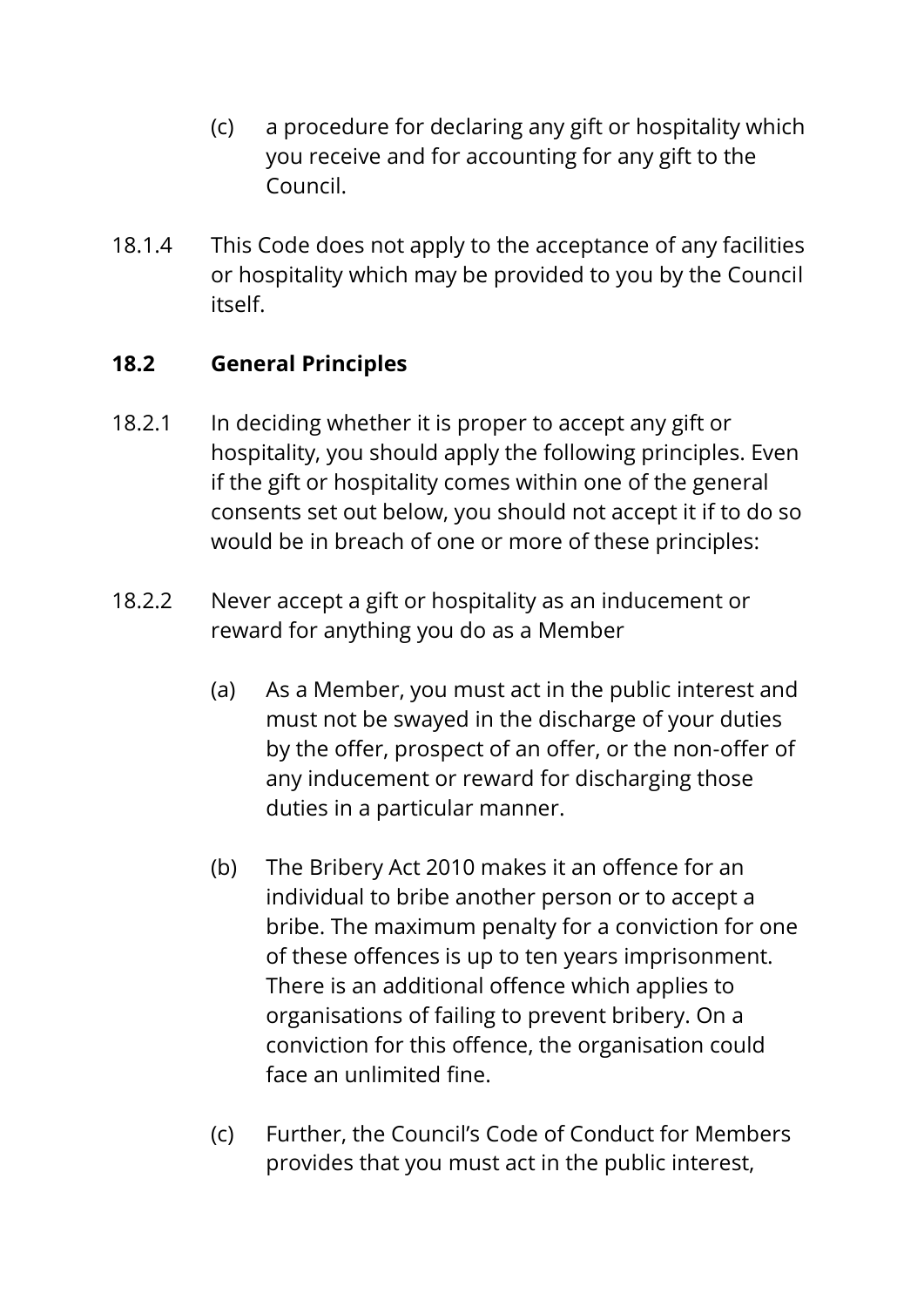serving the Council and the whole community, rather than acting in the interests of any particular individual or section of the community, and that you must not place yourself under any financial or other obligation to outside individuals or organisation that might seek to influence you in the performance of your official duties.

- 18.2.3 You should only accept a gift or hospitality if there is a commensurate benefit to the Council.
	- (a) The only proper reason for accepting any gift or hospitality is that there is a commensurate benefit for the Council which would not have been available but for the acceptance of that gift or hospitality.
	- (b) Acceptance of hospitality can confer an advantage on the Council, such as an opportunity to progress the business of the Council expeditiously through a working lunch, or to canvass the interests of the Council and its area at a meeting. Acceptance of a gift is much less likely to confer such an advantage. Unless the benefit to the Council is clear, and is commensurate with the value of the gift or hospitality, the presumption must be that the gift or hospitality is purely for your personal benefit.
	- (c) As set out above, the Council's code provides that you must not improperly confer any advantage on anyone, including yourself. Acceptance as a Member of a gift or hospitality for your own benefit or advantage, rather than for the benefit to the Council, would be a breach of the Code.
- 18.2.4 Never accept a gift or hospitality if acceptance might be open to misinterpretation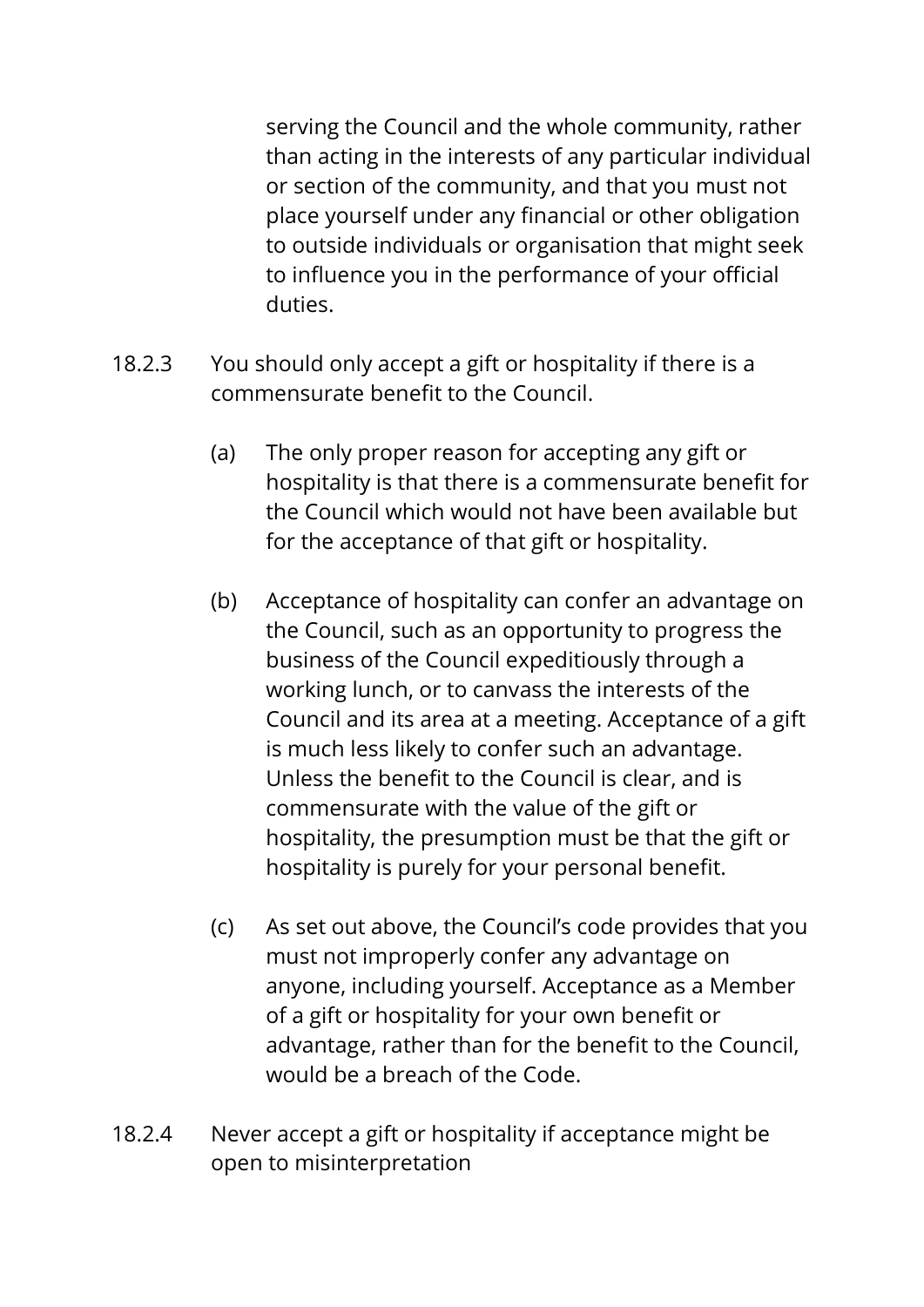- (a) The appearance of impropriety can be damaging to the Council and to you as a Councillor. The Council's ability to govern rests upon its reputation for acting fairly and in the public interest. You must therefore consider whether the acceptance of the gift or hospitality is capable of being interpreted as a sign that you or the Council favours any particular person, company or section of the community or as placing you under any improper obligation to any person or organisation. If there is any possibility that it might be so interpreted, you must consider whether to refuse the gift or hospitality or take appropriate steps to take to reduce the likelihood of such a misunderstanding.
- (b) Certain occasions are particularly sensitive, and require the avoidance of any opportunity for such misunderstanding. These include:
	- (i) occasions when the Council is going through a competitive procurement process, in respect of any indication of favour for a particular tenderer.
	- (ii) determinations of planning applications or planning policy, in respect of any person or organisation which stands to gain or lose from the determination,
	- (iii) funding decisions, when the Council is determining a grant application by any person or organisation.
- 18.2.5 Never accept a gift or hospitality which puts you under an improper obligation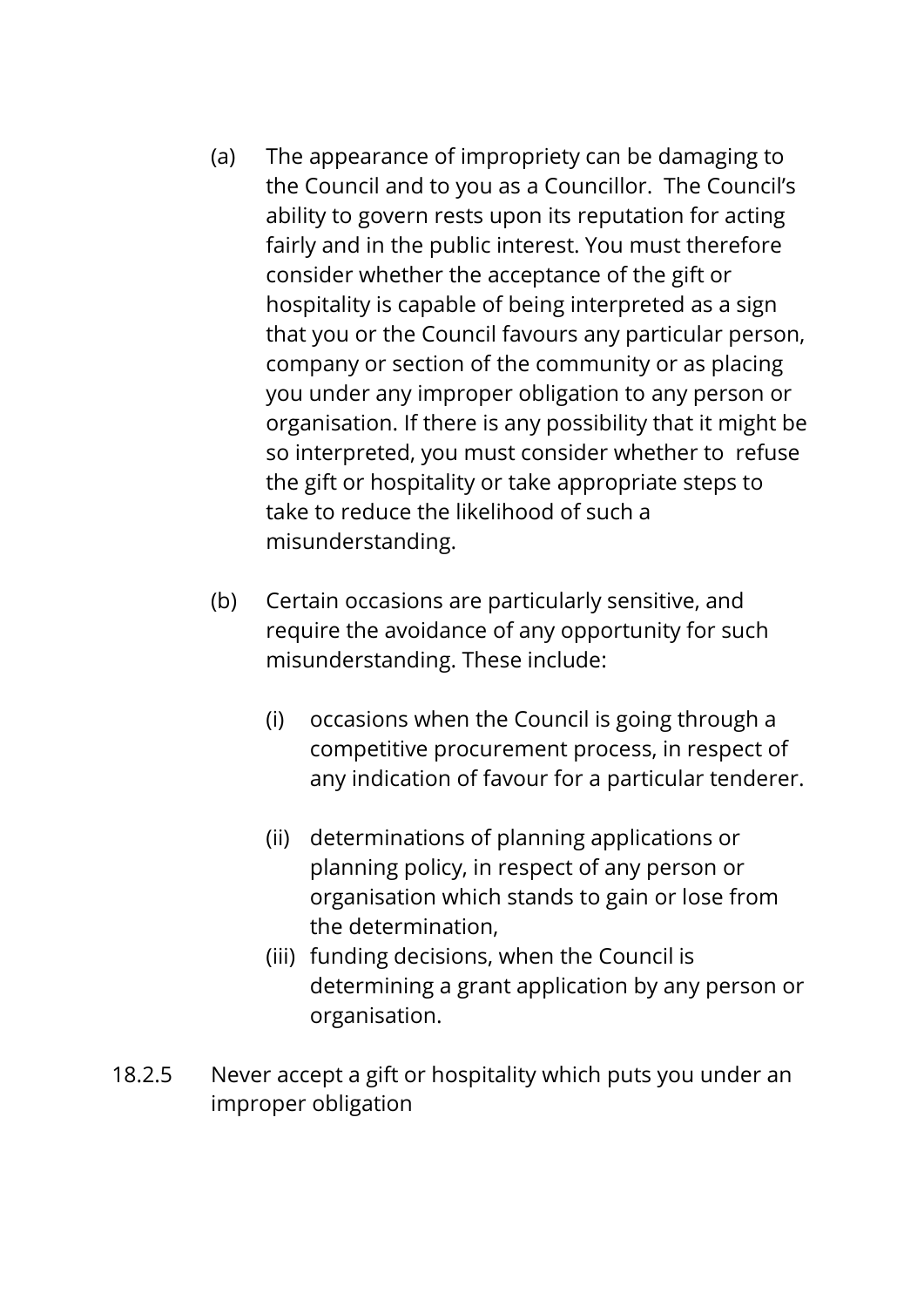- (a) Recognise that some commercial organisations and private individuals see the provision of gifts and hospitality as a means of buying influence. If you accept a gift or hospitality improperly, it is possible that they may seek to use this fact to persuade you to determine an issue in their favour. Equally, if others note that you have been prepared to accept a gift or hospitality improperly, they may feel that they will no longer be able to secure impartial consideration from the Council.
- (b) Cash or monetary gifts should always be refused and the Monitoring Officer should be notified.
- 18.2.6 Never solicit a gift or hospitality

You must never solicit or invite an offer of a gift or hospitality in connection with your position as a Member unless the acceptance of that gift or hospitality would be permitted under this Code. You should also take care to avoid giving any indication that you might be open to such any improper offer.

## **18.3 Accepting gifts – the procedures**

18.3.1 General consent provisions

For clarity, the Council has agreed that you may accept gifts and hospitality in the following circumstances:

- (a) civic hospitality provided by another public body
- (b) modest refreshment in connection with any meeting in the ordinary course of your work, such as tea, coffee, soft drinks and biscuits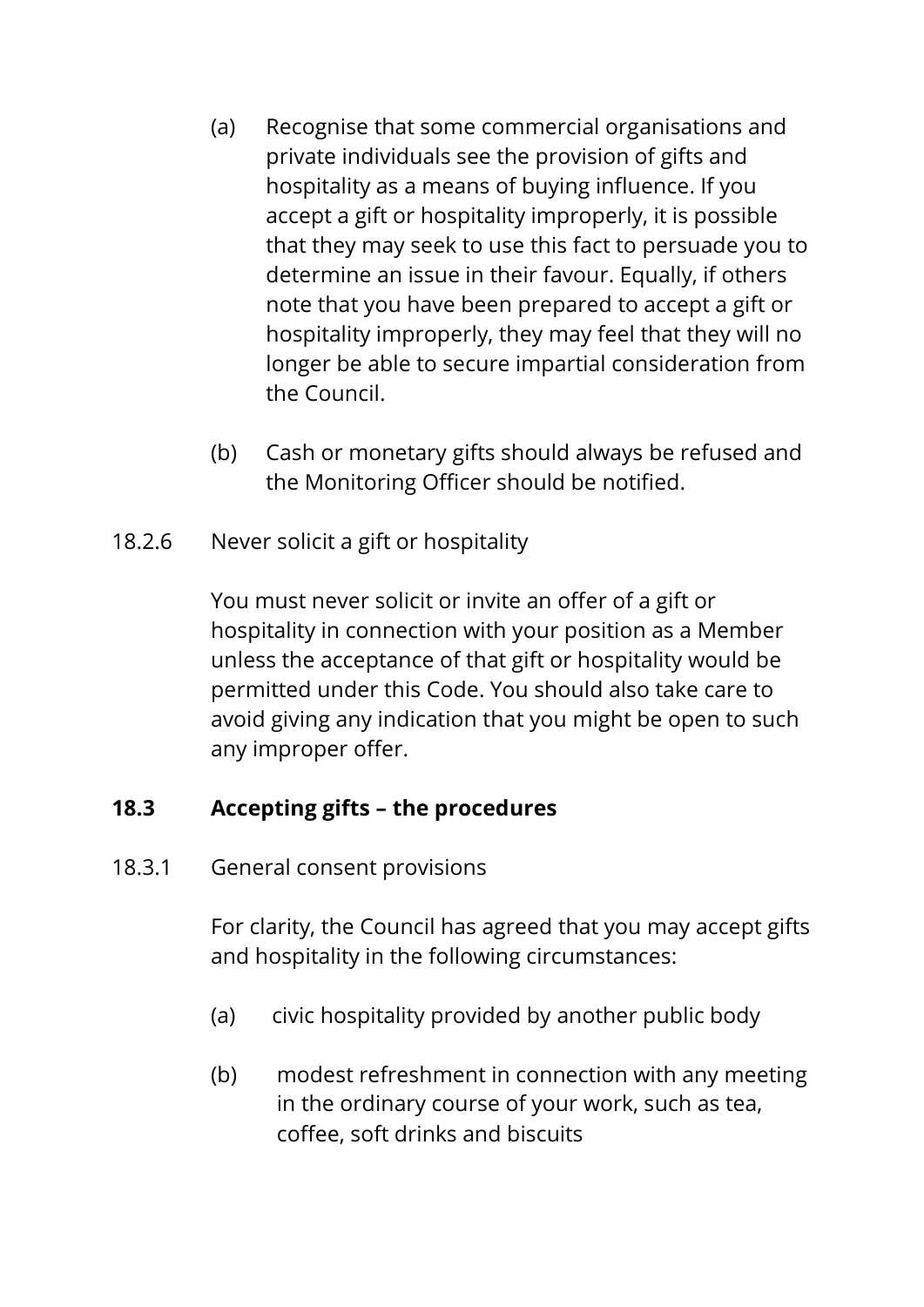- (c) tickets for sporting, cultural and entertainment events which are sponsored by the Council
- (d) small gifts of low intrinsic value, branded with the name of the company or organisation making the gift, such as pens, pencils, mouse pads, calendars and diaries. However, you should take care not to display any such branded items when this might be taken as an indication of favour to a particular supplier or contractor, for example in the course of a procurement exercise
- (e) a modest alcoholic or soft drink on the occasion of an accidental social meeting
- (f) a modest working lunch in the course of a meeting in the offices of a party with whom the Council has an existing business connection where this is required in order to facilitate the conduct of that business.
- (g) modest souvenir gifts from another public body given on the occasion of a visit by or to the Council
- (h) Hospitality received in the course of an external visit or meeting which has been duly authorised by the Council.
- (i) other unsolicited gifts, where it is impracticable to return them to the person or organisation making the gift, provided that the Member deals with the gift strictly in accordance with the following procedure: The Member must, as soon as practicable after the receipt of the gift, pass it to the Chief Executive together with a written statement identifying the information set out in Paragraph 4 below. The Chief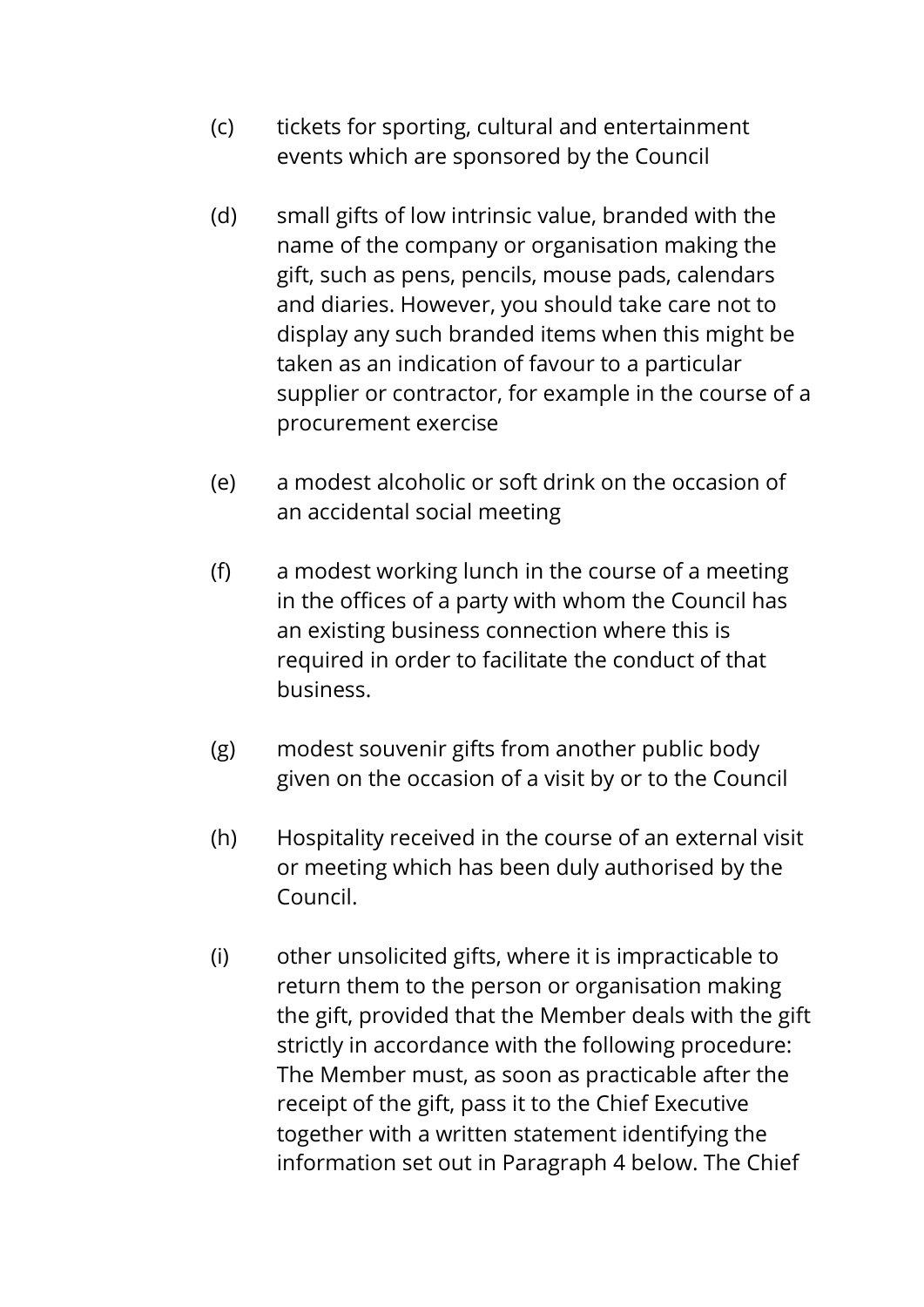Executive will then arrange to write to the person or organisation making the gift thanking them on your behalf for the gift and either returning it or donating the gift to a charity or other good cause as the Chief Executive thinks fit.

- 18.3.2 Special consent provisions
	- (a) If you wish to accept any gift or hospitality which is in accordance with the General Principles set out in paragraph 18.2 above, but is not within any of the general consents set out in paragraph 18.3.1, you may only do so if you have previously obtained specific consent in accordance with the following procedure:
	- (b) You must make an application in writing to the Monitoring Officer, setting out:
		- (i) the nature and your estimate of the market value of the gift or hospitality
		- (ii) who the invitation or offer has been made by or on behalf of
		- (iii) the connection which you have with the person or organisation making the offer or invitation, such as any work which you have undertaken for the Council in which they have been involved
		- (iv) any work, permission, concession or facility which you are aware that the person or organisation making the offer or invitation may seek from the Council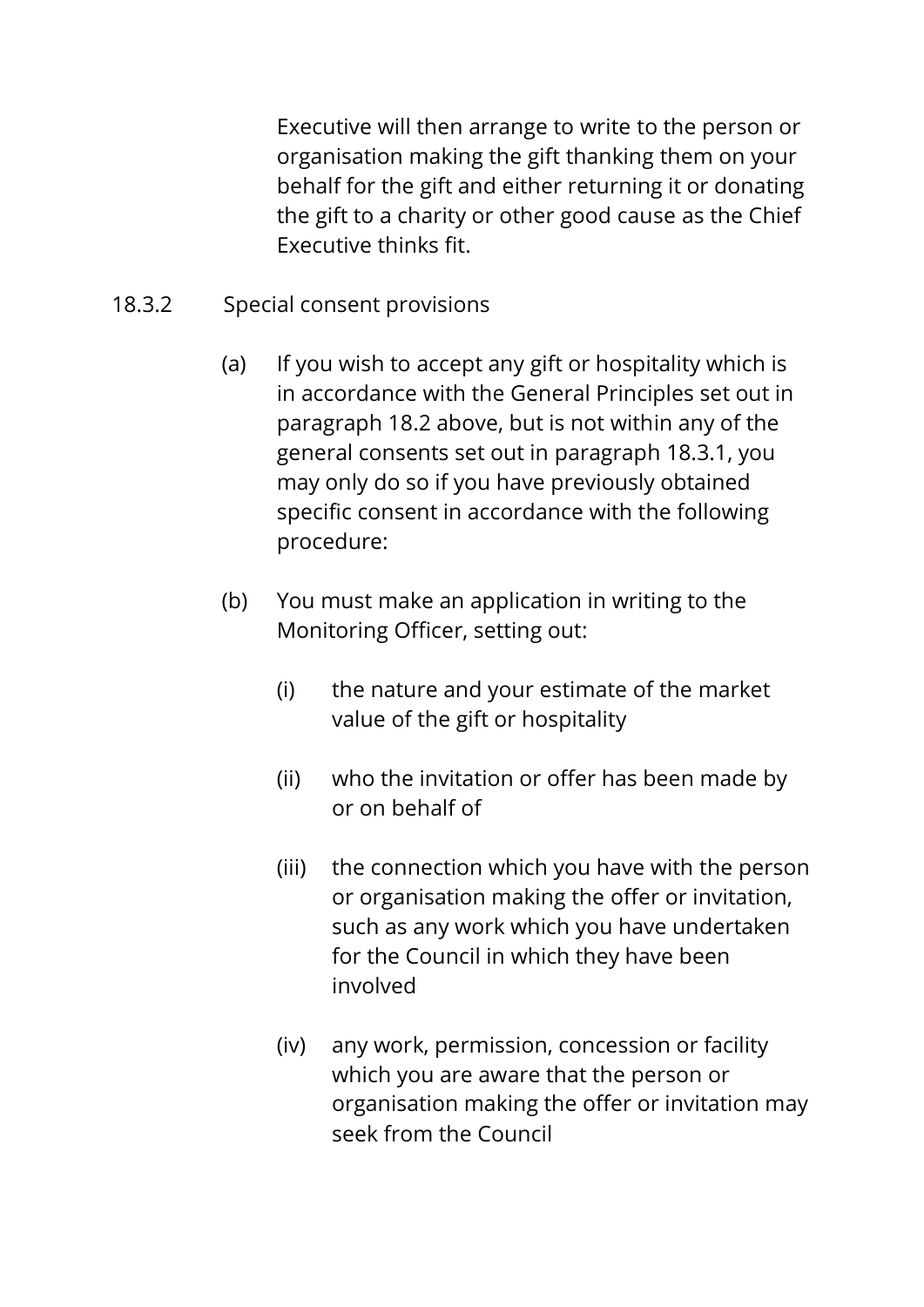- (v) any special circumstances which lead you to believe that acceptance of the gift or hospitality will not be improper
- (c) You must not accept the gift or hospitality until you have received the appropriate consent.
- (d) The Monitoring Officer will enter details of any approval in a register which will be available for public inspection on the occasion of the public inspection of the Council's accounts for the relevant year. You should note that this does **not** relieve you of the obligation to register the receipt of gifts and hospitality in accordance with paragraph 18.4, below. Any approval will also be placed on the Council's website.

# **18.4 Reporting**

- 18.4.1 Where you accept any gift or hospitality which you estimate to have **a market value or cost of provision of £50 or greater**, you must, as soon as possible after receipt of the gift or hospitality, make a declaration in writing to the Monitoring Officer. A form for this purpose is attached to this Code, but you can send the same information by any convenient means. The Monitoring Officer will retain a copy of any such declaration in a register which will be available for public inspection until the approval of the Council's accounts for the year in question.
- 18.4.2 Even if the value of the gift or hospitality is less than £50, if you are concerned that its acceptance might be misinterpreted, and particularly where it comes from a contractor or tenderer, you may make a voluntary declaration in the same manner to ensure openness regarding the gift or hospitality.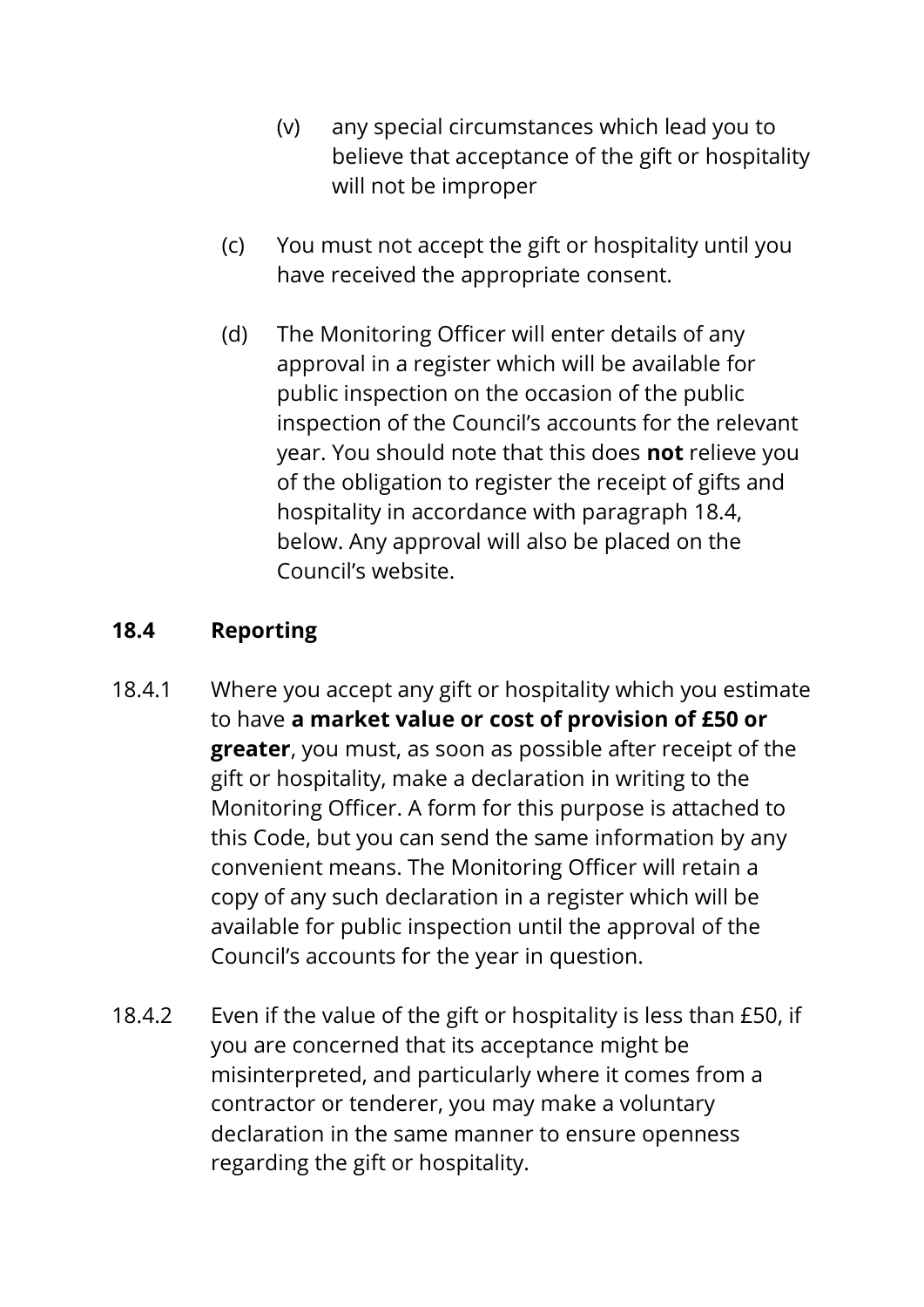- 18.4.3 While it may be appropriate to accept a token gift or gift of low value on one occasion, it is recommended that you should refuse repeated gifts from the same source, even if these are individually not of significant value.
- 18.4.4 If in doubt as to the value of a gift or hospitality, you should register it, as a matter of good practice and in accordance with the principles of openness and accountability in public life. You may have to estimate how much a gift or hospitality is worth, by considering how much you reasonably think it would cost a member of the public to buy the gift or provide the hospitality in question.

# **18.5 Gifts to the Council**

- 18.5.1 Gifts to the Council may take the form of the provision of land, goods or services, either to keep or to test with a view to future acquisition, an offer to carry out works or sponsorship of a function which is organised or supported by the Council. You should not solicit any such gift on behalf of the Council except where the Council has formally identified the opportunity for participation by an external party and how that participation is to be secured.. If you receive such an offer on behalf of the Council, you must first consider whether it is appropriate for the Council to accept the offer (in terms of whether the acceptance of the gift might be seen as putting the Council under any improper obligation, whether there is a real benefit to the Council which would outweigh any dis-benefits).
- 18.5.2 If you do not have delegated authority by the Council to accept the gift, you should report the offer directly to the Chief Executive who has such delegated authority, together with your recommendation. The Chief Executive will then write back to the person or organisation making the offer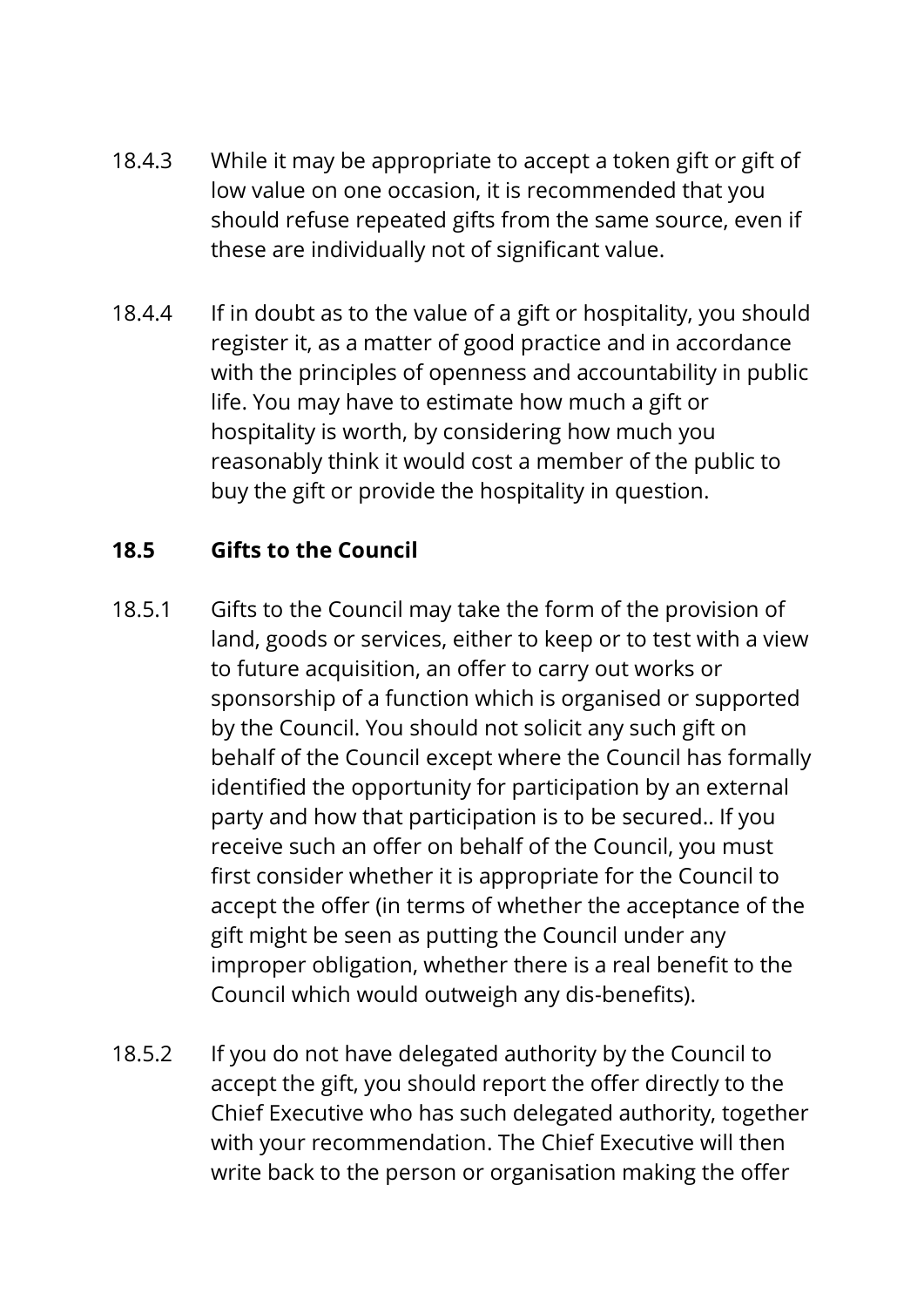to record the acceptance or non-acceptance of the gift, record the gift for audit purposes and ensure that the gift is properly applied for the benefit of the Council. If you have any concerns about the motives of the person or organisation making the offer, or whether it would be proper for the Council to accept the gift, you should consult the Chief Executive and/or the Monitoring Officer directly.

## **18.6 Gifts from Members**

18.6.1 A Member may choose to help a resident in need by personally assisting them with items such as second hand furniture or food stuffs. Members should be careful that they maintain a professional and transparent relationship in such circumstances and that no such gifts could be perceived as inappropriate in any sense. Members may wish to record these gifts in the same way as the recording of gifts received by members set out in paragraph 18.4 above to aid transparency.

## **18.7 Definitions**

- 18.7.1 "Gift or hospitality" includes:
	- (a) the free gift of any goods or services
	- (b) the opportunity to acquire any goods or services at a discount or on terms which are more advantageous than those which are available to the general public
	- (c) the opportunity to obtain any goods or services which are not available to the general public
	- (d) the offer of food, drink, accommodation or entertainment, or the opportunity to attend any cultural, sporting or entertainment event.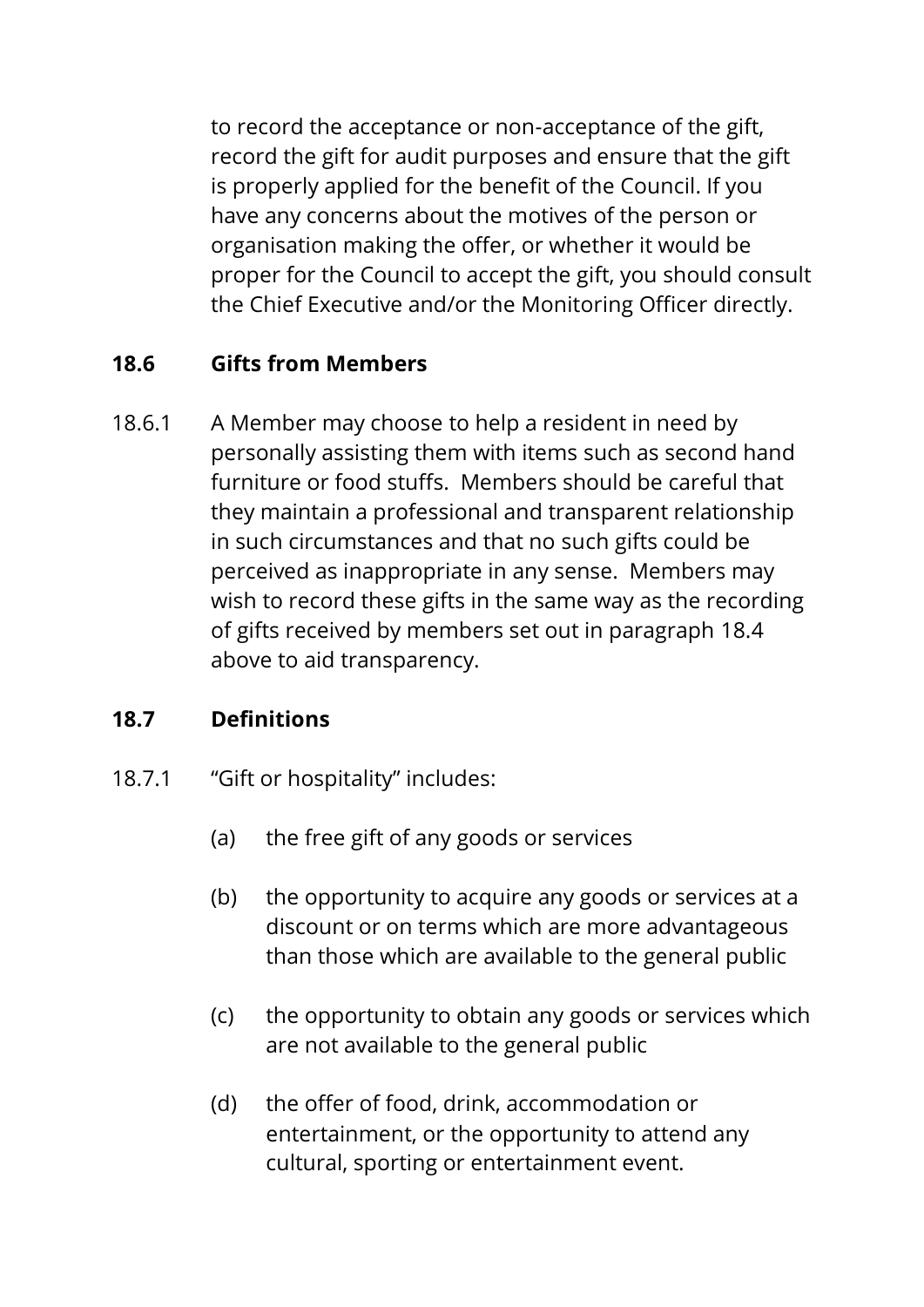- 18.7.2 References to the "value" or "cost" of any gift or hospitality are references to the higher of:
	- (a) your estimate of the cost to the person or organisation of providing the gift or consideration
	- (b) the open market price which a member of the public would have to pay for the gift or hospitality, if it were made available commercially to the public, less the cash sum of any contribution which you would be required to make toward that price to the person or organisation providing or offering the gift or hospitality.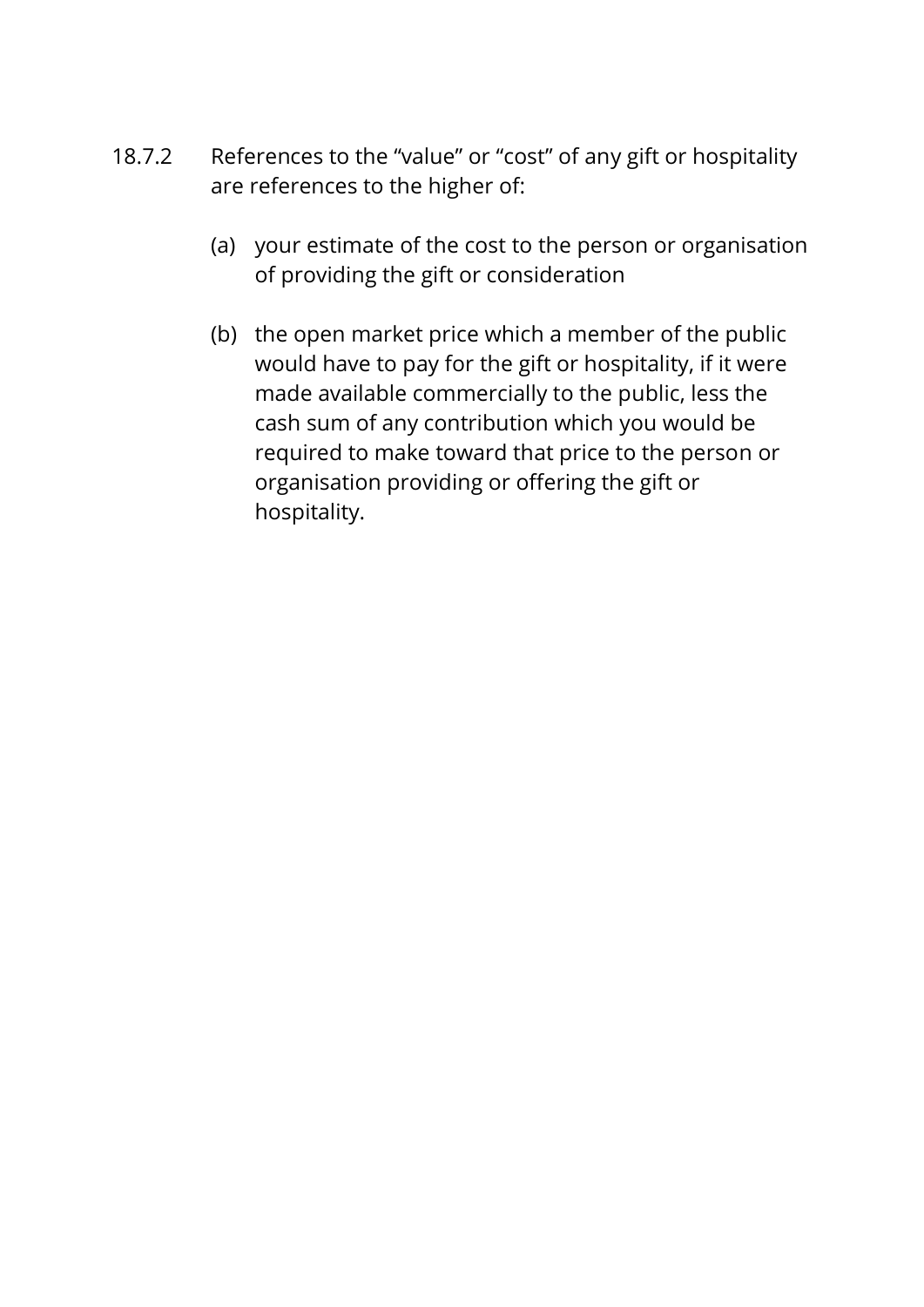# **To: The Monitoring Officer, East Herts Council**

# **Declaration of Receipt of Gifts or Hospitality**

| <b>Member's Name</b>                                                                                |  |
|-----------------------------------------------------------------------------------------------------|--|
| <b>Member's Address</b>                                                                             |  |
| What was the gift or hospitality?                                                                   |  |
| What is your best estimate of its<br>market value or cost?                                          |  |
| Who provided it?                                                                                    |  |
| When and where did you receive<br>it?                                                               |  |
| Does it come within one of the<br>general consents set out in the<br>Code of Conduct? If so, which? |  |
| Did you get the consent of any<br>officer before accepting it?                                      |  |
| Were there any special                                                                              |  |
| circumstances justifying                                                                            |  |
| acceptance of this gift or                                                                          |  |
| hospitality?                                                                                        |  |
| Do you have any contact in your                                                                     |  |
| job with the person or                                                                              |  |
| organisation providing the gift or                                                                  |  |